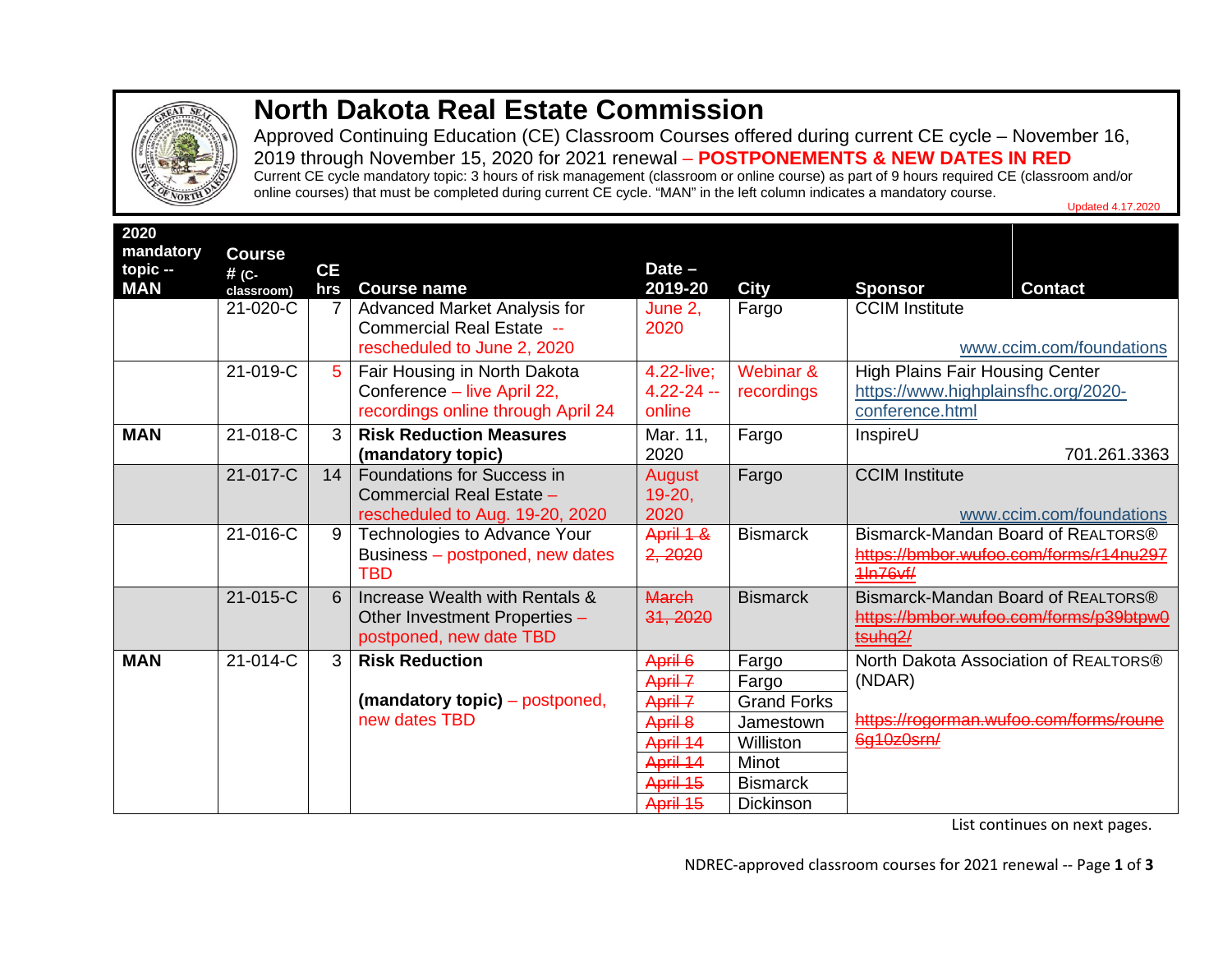| 2020<br>mandatory | Course #               |                |                                                          |                     |                    |                                                  |  |
|-------------------|------------------------|----------------|----------------------------------------------------------|---------------------|--------------------|--------------------------------------------------|--|
| $topic -$         | $(C -$                 | <b>CE</b>      |                                                          | $Date -$            |                    |                                                  |  |
| <b>MAN</b>        | classroom)<br>21-013-C | hours          | <b>Course name</b>                                       | 2019-20<br>March 19 | <b>City</b>        | <b>Sponsor</b><br><b>Contact</b>                 |  |
|                   |                        | 16             | <b>Accredited Buyer's</b><br>Representative (ABR®)       | & 20,               | <b>Bismarck</b>    | Bismarck-Mandan Board of REALTORS®<br>(BMBOR)    |  |
|                   |                        |                | Designation - postponed,                                 | 2020                |                    | https://bmbor.wufoo.com/forms/p1gbh02            |  |
|                   |                        |                | new dates TBD                                            |                     |                    | a00dwt3f/                                        |  |
|                   | 21-012-C               | 3              | <b>Understanding Money</b>                               | March               | Mandan             | <b>Gate City Bank</b>                            |  |
|                   |                        |                |                                                          | 10, 2020            |                    | gatecity.bank/Events                             |  |
|                   | 21-011-C               | 3              | 1031 Exchange -- Tax                                     | April 9,            | Fargo              | First American Exchange Company                  |  |
|                   |                        |                | Deferred Exchanges -<br>postponed, new date TBD          | 2020                |                    | 612.305.2021                                     |  |
|                   | 21-010-C               | 2              | <b>Fair Housing</b>                                      | March               | Fargo              | <b>Greater Red River Apartment</b>               |  |
|                   |                        |                |                                                          | 11, 2020            |                    | Association                                      |  |
|                   |                        |                |                                                          |                     |                    | www.grraa.com                                    |  |
|                   | 21-009-C               | $\overline{4}$ | <b>Self-Protection &amp; Predator</b>                    | March               | <b>Bismarck</b>    | <b>ND Safety Council</b>                         |  |
|                   |                        |                | Awareness                                                | 14, 2020            |                    | www.ndsc.org                                     |  |
|                   | 21-008-C               | 3              | <b>Business Planning</b>                                 | Jan. 21,            | <b>Grand Forks</b> | <b>Greenberg Realty Inc</b>                      |  |
|                   |                        |                | Strategies to Add Value to<br><b>Clients</b>             | 2020                |                    | 701.772.6641                                     |  |
|                   | 21-007-C               | 3              | Speak on Purpose, Speak                                  | Jan. 21,            | <b>Grand Forks</b> | <b>Greenberg Realty Inc</b>                      |  |
|                   |                        |                | with Purpose                                             | 2020                |                    | 701.772.6641                                     |  |
|                   | 21-006-C               | 3              | <b>Residential Mortgage</b>                              | Feb. 25,            | West Fargo         | ND Housing Finance Agency (NDHFA)                |  |
|                   |                        |                | <b>Lending Regulatory</b><br><b>Compliance Rules</b>     | 2020                |                    | www.ndhfa.org                                    |  |
|                   |                        |                |                                                          |                     |                    |                                                  |  |
|                   | 21-006-C               | 3              | <b>Residential Mortgage</b><br><b>Lending Regulatory</b> | Feb. 26,<br>2020    | <b>Bismarck</b>    | ND Housing Finance Agency (NDHFA)                |  |
|                   |                        |                | <b>Compliance Rules</b>                                  |                     |                    | www.ndhfa.org                                    |  |
|                   | 21-005-C               | 3              | Understanding Money - How                                | Sept. 22,           | West Fargo         | Fargo-Moorhead Area Association of               |  |
|                   |                        |                | to Set Yourself Up for                                   | 2020                |                    | <b>REALTORS® (FMAAR)</b>                         |  |
|                   |                        |                | Success - rescheduled to                                 |                     |                    |                                                  |  |
|                   | 21-004-C               | $\overline{7}$ | Sept. 22, 2020<br>The 7-Hour National USPAP              |                     |                    | 701.235.6679                                     |  |
|                   |                        |                | <b>Update Course</b>                                     | Nov. 22,<br>2019    | Fargo              | ND Appraisers Association (NDAA)<br>605.484.1054 |  |
|                   |                        |                |                                                          |                     |                    |                                                  |  |

List continues on next page.